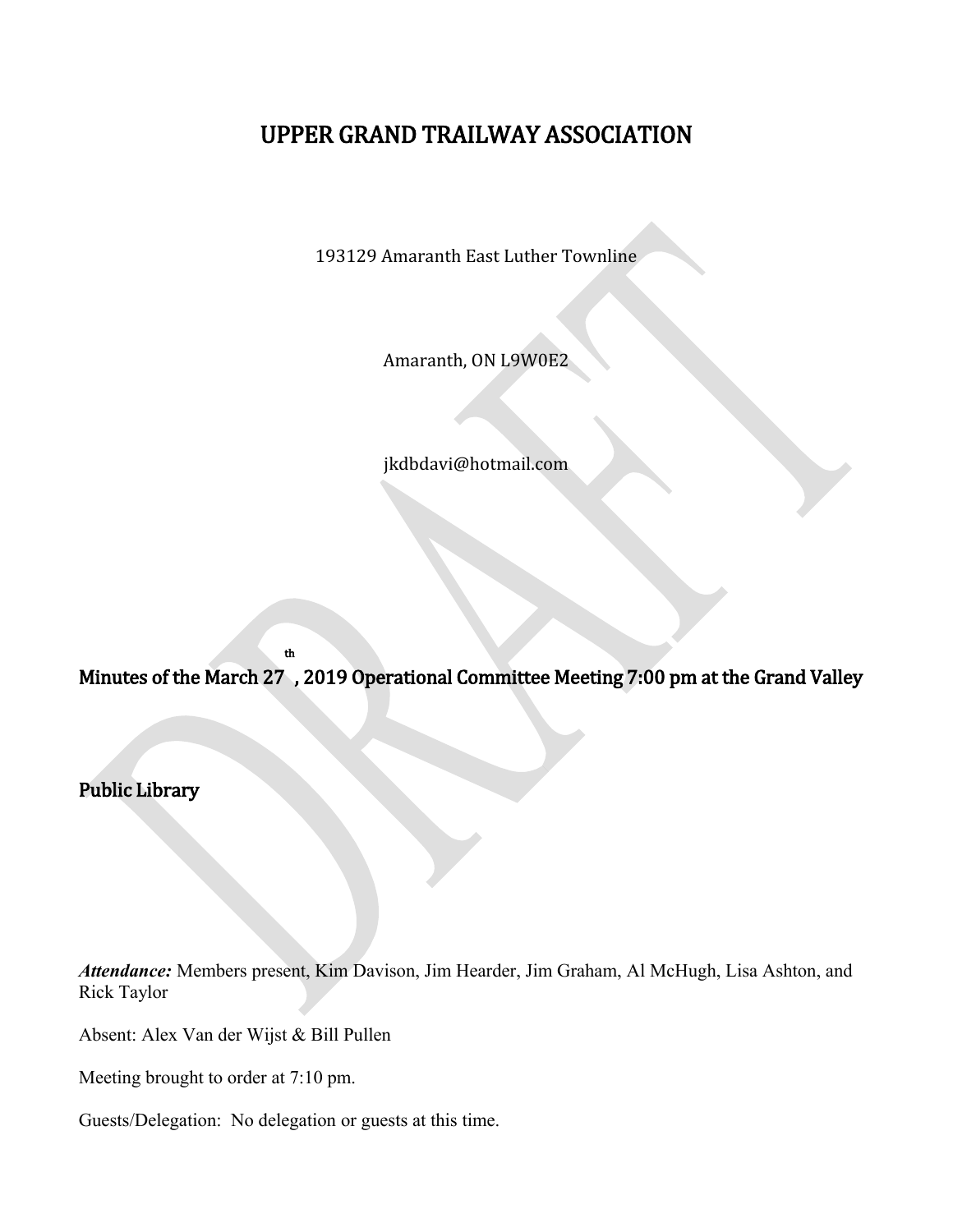Minutes of June 27<sup>th</sup>, 2018 Operational Committee Meeting were read.

### **A motion was put forward that the minutes be adopted as read**

**MOVED BY Jim Graham SECONDED BY Al McHugh** 

**CARRIED**

### *Financial Report:*

Kim presented the financial report, see enclosed.

**A motion was put forward to approve the financial report as presented.**

**MOVED BY Lisa Ashton**

**SECONDED BY Jim Hearder**

**CARRIED**

# *Accounts Payable:*

| Intercity D& O Policy renewal                                                        | \$486.00 |  |                 |           |  |
|--------------------------------------------------------------------------------------|----------|--|-----------------|-----------|--|
| <b>Instaplus Printing Earth Day posters</b>                                          | \$43.79  |  |                 |           |  |
| Jim Graham plaque misc materials                                                     | \$33.05  |  |                 |           |  |
| A motion was put forward to approve the payments of the outstanding accounts payable |          |  |                 |           |  |
|                                                                                      |          |  | <b>MOVED BY</b> | Al McHugh |  |

**SECONDED BY Rick Taylor**

**CARRIED**

Kim will present the 2018 Fianancial report at the next meeting.

Kim filed the 2017 Corporate Return with CRA and is in receipt of the assessment notice.

# **EVENTS:**

May 4<sup>th</sup> is the Earth Day Tree Plant/Clean Up. Will be starting the plant in Waldemar this year and the Lions have been asked to do the BBQ. Randy will confirm. There are 90 trees donated and Megan Clay is our Forestry rep from GRCA this year as Jessica Robbins is on a 1 yr leave.

Jim G asked if there was any feedback about the cancellation of the Terry Fox Run? No one had heard anything about the cancellation.

# *Trailway Maintenance Report –*

Jim Graham indicated that in September on conn 24/25 west to the townline the shoulders were cut back by Hugo using Philip's equipment. In lieu of payment a gift certificate for the Chop House for \$50 will be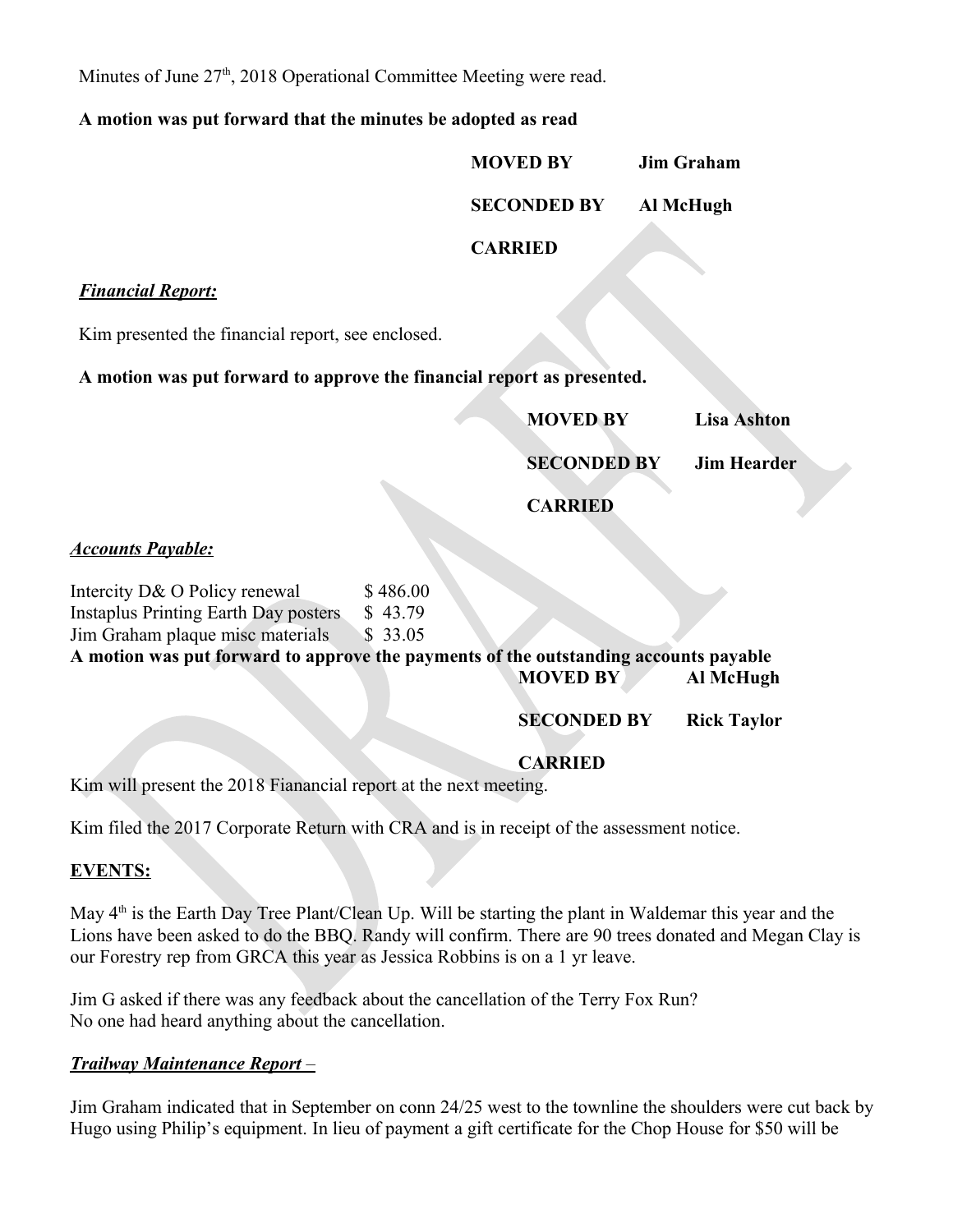presented with a thank you card.We also need a load of stonedust on the Waldemar end where there is a huge wash out. Jim and Al will access the other areas to see if other gravel is required. Jim will use the box grader again this year once weather permits.

**A motion was put forward to approve Jim and or Al to spend up to \$500 for gravel where required for mntc purposes.** 

**MOVED BY Rick Taylor**

**SECONDED BY Jim Hearder**

**CARRIED**

**A motion was put forward to use the same company to cut the grass as 2018 this year.**

| <b>MOVED BY</b>    | <b>Jim Graham</b> |
|--------------------|-------------------|
| <b>SECONDED BY</b> | Al McHugh         |
| <b>CARRIED</b>     |                   |

#### *Communications/Advertising/Promotions*

Website: Need to ask Alex to add new 2019 meeting dates.

# *Council Update:* -

Rick asked if the orientation symbols were now complete  $\omega$  the Kiosk located at Hwy 25? *They are not, but, Kim will try to order decals for Earth Day.*

# *New/Other Business*

There are 3 board positions to fill, VP, Secretary & Treasurer. Lisa suggested an Ad. Lisa and Kim will work on this and elections can take place at the June meeting.

Kim suggested the purchase of another bench for the Boyne Creek Bridge. **A motion was put forward to approve the purchase of this bench and that Kim is to provide a quote.** 

**MOVED BY Jim Graham**

**SECONDED BY Lisa Ashton CARRIED**

Al asked about a controlled burn East of the Boyne on the South side of the trail to the Amar/EL TL to control the inocuious weed/wild parsnip that is an issue there. Rick suggested that we speak to the fire sargent.

**A motion was put was put forward that we now adjourn this meeting and the next meeting is June 26th, 2019 at 7:00 pm at the Grand Valley Library.**

**MOVED BY Rick Taylor**